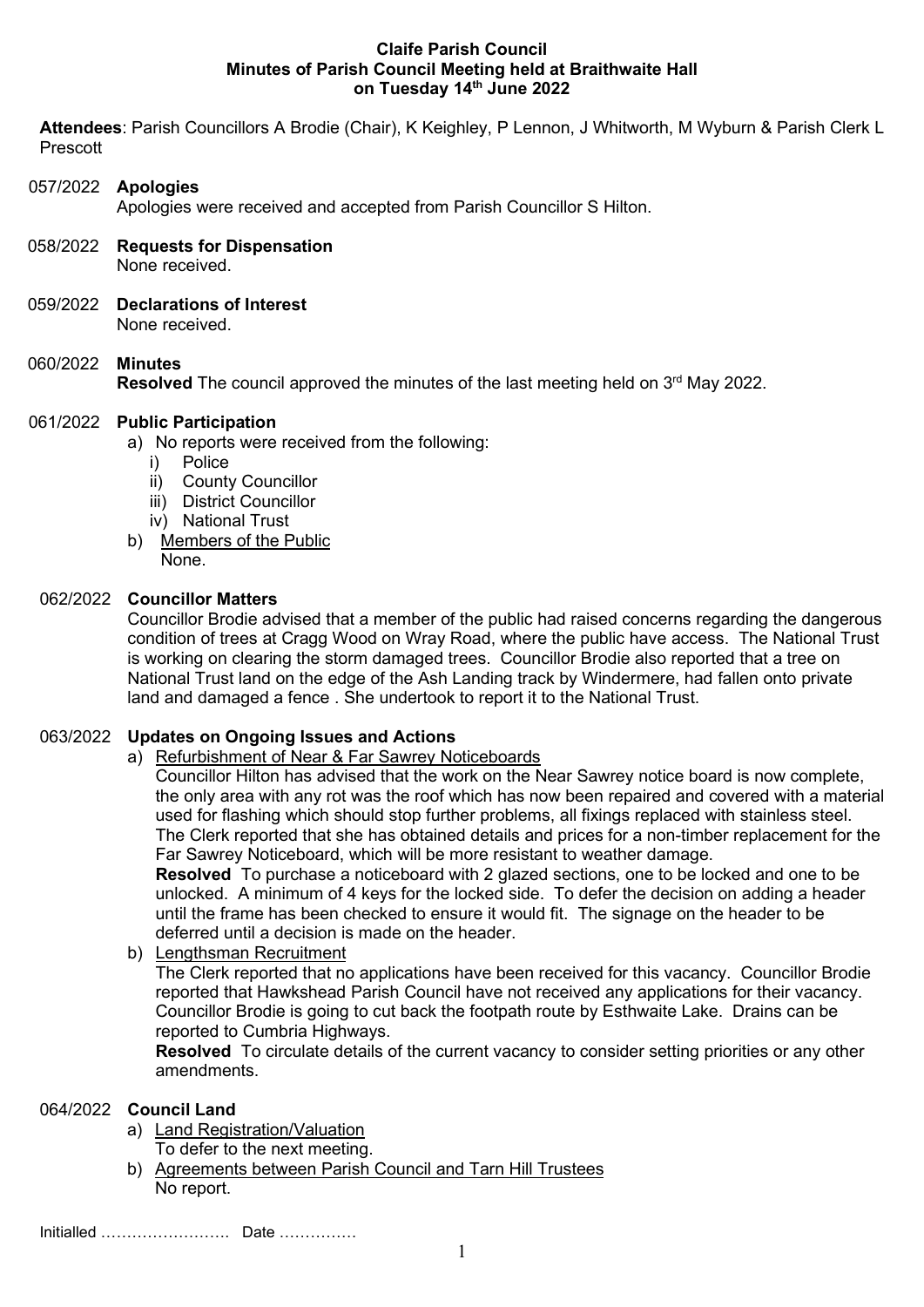#### 065/2022 New Agenda items

# a) New Windermere Ferry Engagement

Councillor Brodie reported that she had attended the Engagement event in Windermere where there was a display and presentation on the proposals for the new ferry. The requested additional Engagement event will take place on  $23<sup>rd</sup>$  June in Hawkshead Market Hall with a display in the afternoon and a presentation from 6 pm. The current focus is on the new ferry which has a larger capacity, with an onboard toilet and powered by electricity. The land infrastructure will be dealt with at a later date. Eon are installing a new substation at Ferry Nab Car Park and there will be car charging points in the Car Park. The estimated cost of the new ferry is £6 million. There is no guarantee that the new Unitary authority will take on this project. The last meeting of the Windermere Ferry Advisory Group will take place in September 2022, but she hopes there will be a continuing dialogue with the new authority. The replacement cables for the existing ferry are to be fitted on 15<sup>th</sup> June. She will continue to keep the Parish Council informed.

Resolved To consider further at the next meeting following the Engagement event.

b) Parish Emergency Plan

The Clerk reported that CALC are contacting Parish Councils to ask whether they have an Emergency Plan in place. No Emergency Plan is currently in place for Claife Parish and the options are to prepare a basic plan (with contact details and place of refuge) or a full plan (with details of all the relevant facilities and contacts available).

## Resolved

- i) To prepare the basic plan first, with details being considered at the next meeting.<br>ii) To prepare a full plan thereafter.
- To prepare a full plan thereafter.
- iii) Councillors will investigate local contacts and gather local information.
- iv) The Clerk will circulate the basic plan template, plus a copy of another Parish Council's Emergency Plan for information.

## 066/2022 Planning Applications

a) The following planning applications were considered:

- i) T/2022/0078. Sawrey Knotts, Far Sawrey, Hawkshead, LA22 0LG. Crown reduction by 4m to suitable growing points x 3 oaks (O1, O2 & O3). Crown reduction by 3m to suitable growing points x 2 birch (B1 & B2). Reduce cypress by 2,5m and shape (C1). Resolved No objections.
- ii) T/2022/0080. Lakefield, Near Sawrey, Ambleside, LA22 0JZ/ T1 Lime Tree reduce by 2-3 metres; T2 Elm Tree – remove. Resolved No objections.
- b) The following Planning Decisions were noted:
	- i) 7/2022/5107/8. Telecomms Mast Wray Castle, Low Wray, Ambleside, Cumbria. Proposed upgrade of an existing base station. Granted with conditions relating to plans and removal once obsolete or redundant.
	- ii) T/2022/0033. Firbank, Far Sawrey, Ambleside, Cumbria, LA22 0LQ. 1 x Sycamore sapling and 1 x Cypress tree (listed within G1 in notification) - Fell to ground level. 1 x Group of Western Red Cedar trees (listed as G2 in notification) - Fell to ground level. 2 x Beech trees (listed as G3 in notification) - Reduce and rehsape by up to 2.5 m. 1 x Beech tree (listed as T2 in notification) - Fell to ground level. 1 x Beech tree (listed as T3 in notification) - Prune to previous pruning points. 1 x Sycamore tree (listed as T4 in notification) - Fell to ground level. No objection.
	- iii) 7/2022/5294 (Notification of Intention (Agricultural, Q6g)). Town End, Colthouse, Cumbria. Alteration of an existing road. Prior Approval Not Required (NOI).